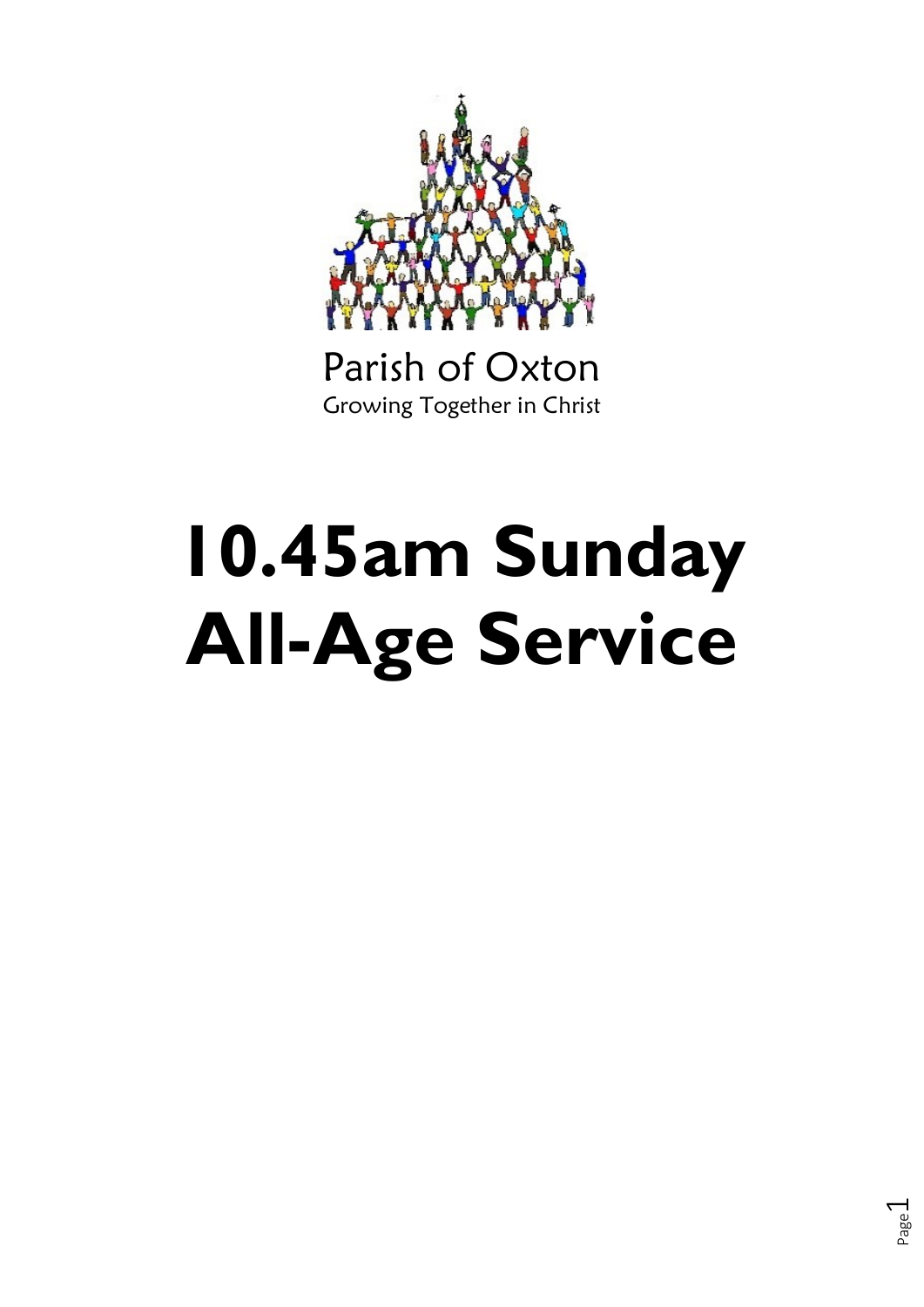# **Greeting**

The Lord be with you **And also with you**

Lord you want us to be with you **Thank you for inviting us**

Lord you chose each one of us to be your friend **Thank you for inviting us**

Lord we love being with you **Thank you for inviting us. Amen**

# **Opening Song**

### **Confession**

Page  $\overline{\curvearrowright}$ 

Lord Jesus, we are sorry for our sins and we ask for your forgiveness.

We have not loved you with our whole heart. Lord, have mercy. **Lord, have mercy.**

We have taken for granted the good things you give us. Christ, have mercy. **Christ, have mercy.**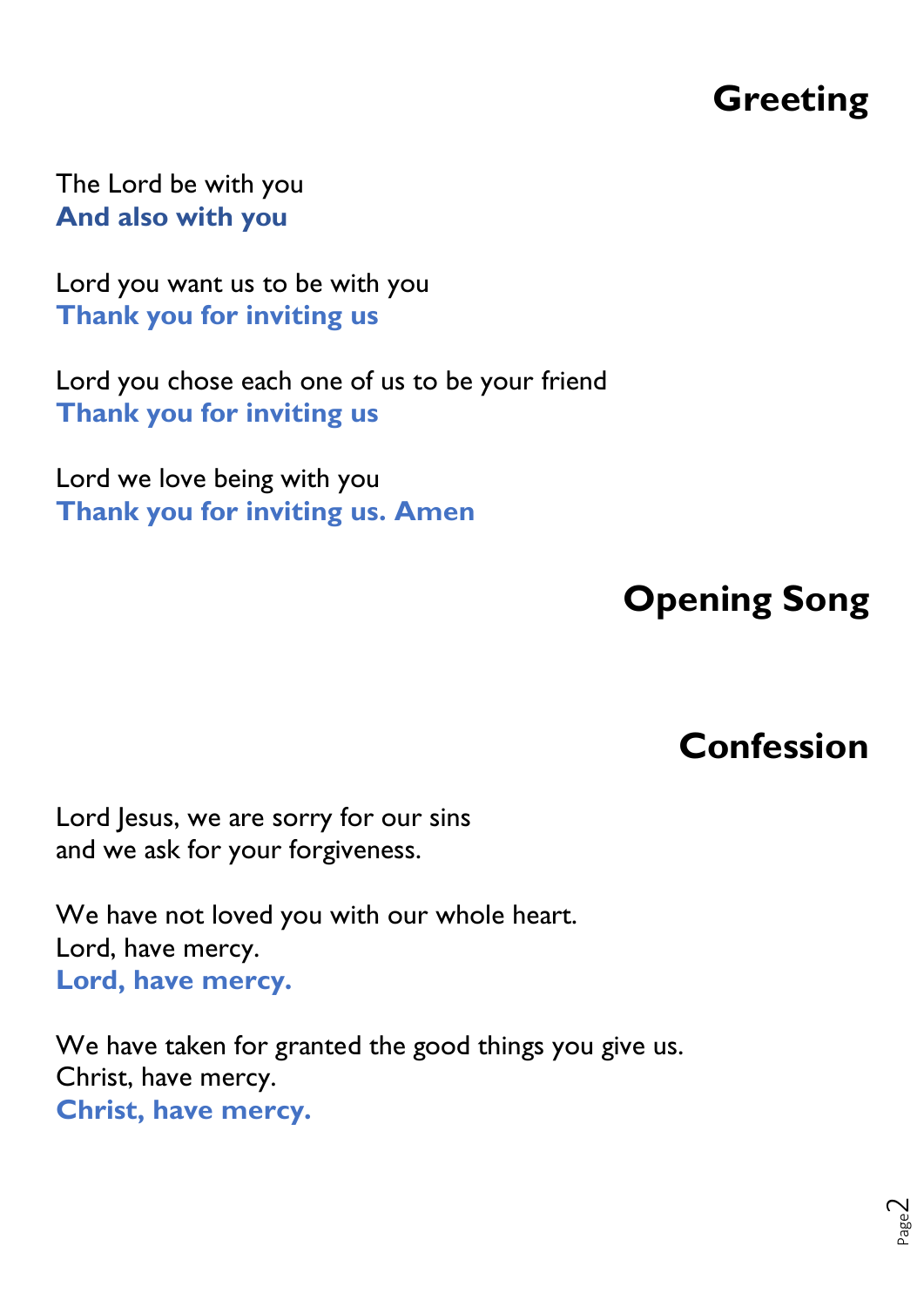We have let down our friends and acted selfishly. Lord, have mercy. **Lord, have mercy.** 

#### **Absolution**

May the father of all mercies cleanse you from your sins and restore you in His image, to the praise and glory of His name. **Amen.**

**The Collect**

### **God's Word and our Response**

*We move to our Bible Groups: Sand preschoolers (and FSY1) Pebbles (FSY1 and) KS1 Rocks KS2 Boulders Adults*

*Each Sand child must be accompanied by one carer (or, where preferred, two Sand children from the same family can be accompanied by one carer).*

*The Bible Groups last 20 minutes. After this, Sand, Pebbles and Rocks return to the front of church for 'show and tell'.*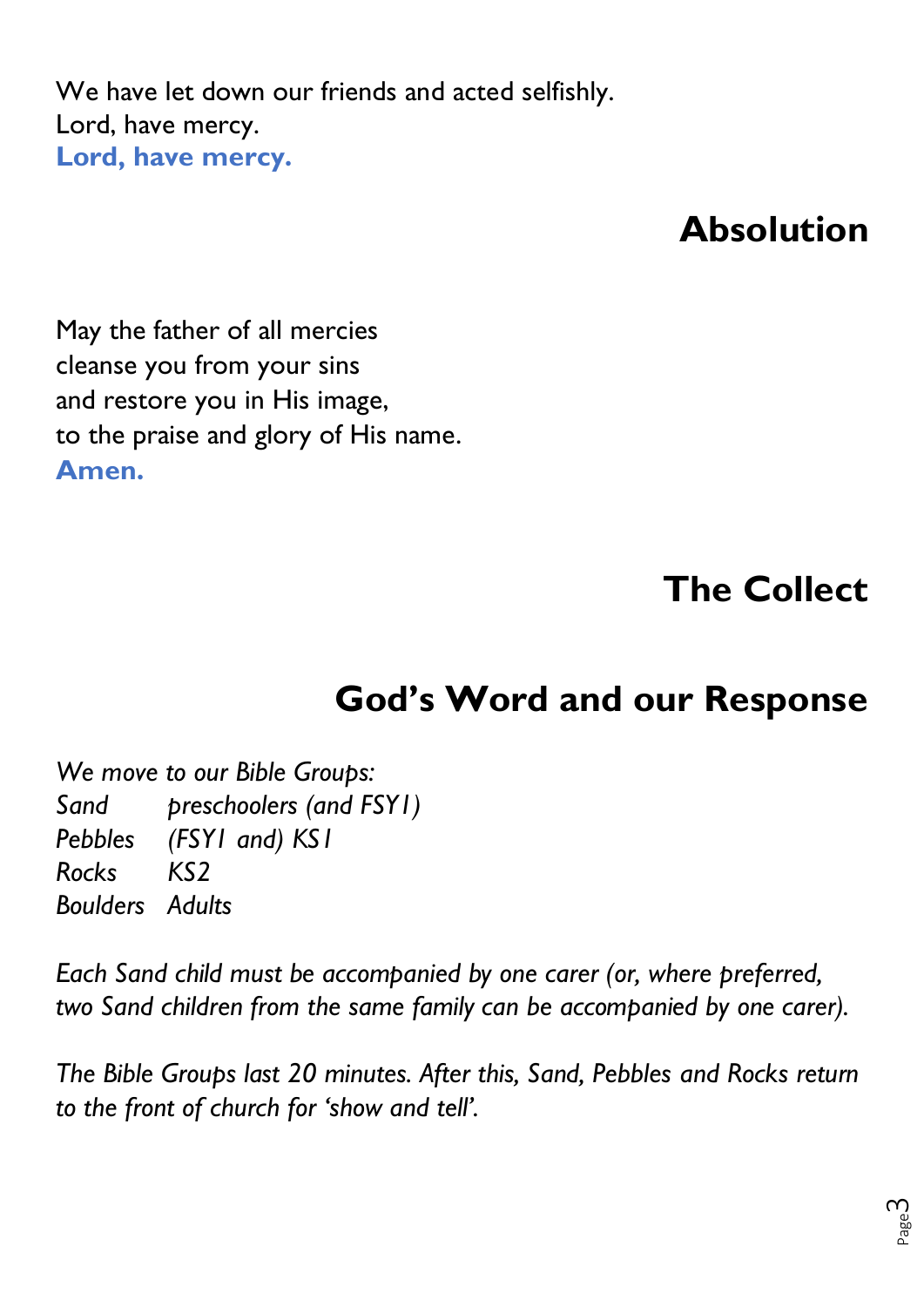## **The Peace**

The peace of the Lord be always with you. **And also with you**

### **Offertory Song**

*Gift Aid envelopes are available. You can also give using the QR code in the pews. During the Offertory Song, the priest takes the bread and wine*

## **The Eucharistic Prayer**

The Lord is here. **His Spirit is with us.**

Lift up your hearts. **We lift them to the Lord.**

Let us give thanks to the Lord our God. **It is right to give thanks and praise.**

Father, we give you thanks and praise through Jesus Christ your Son our Lord.

Jesus was born of the Virgin Mary. **Thanks be to God.**

Jesus bore our sins on the Cross **Thanks be to God.**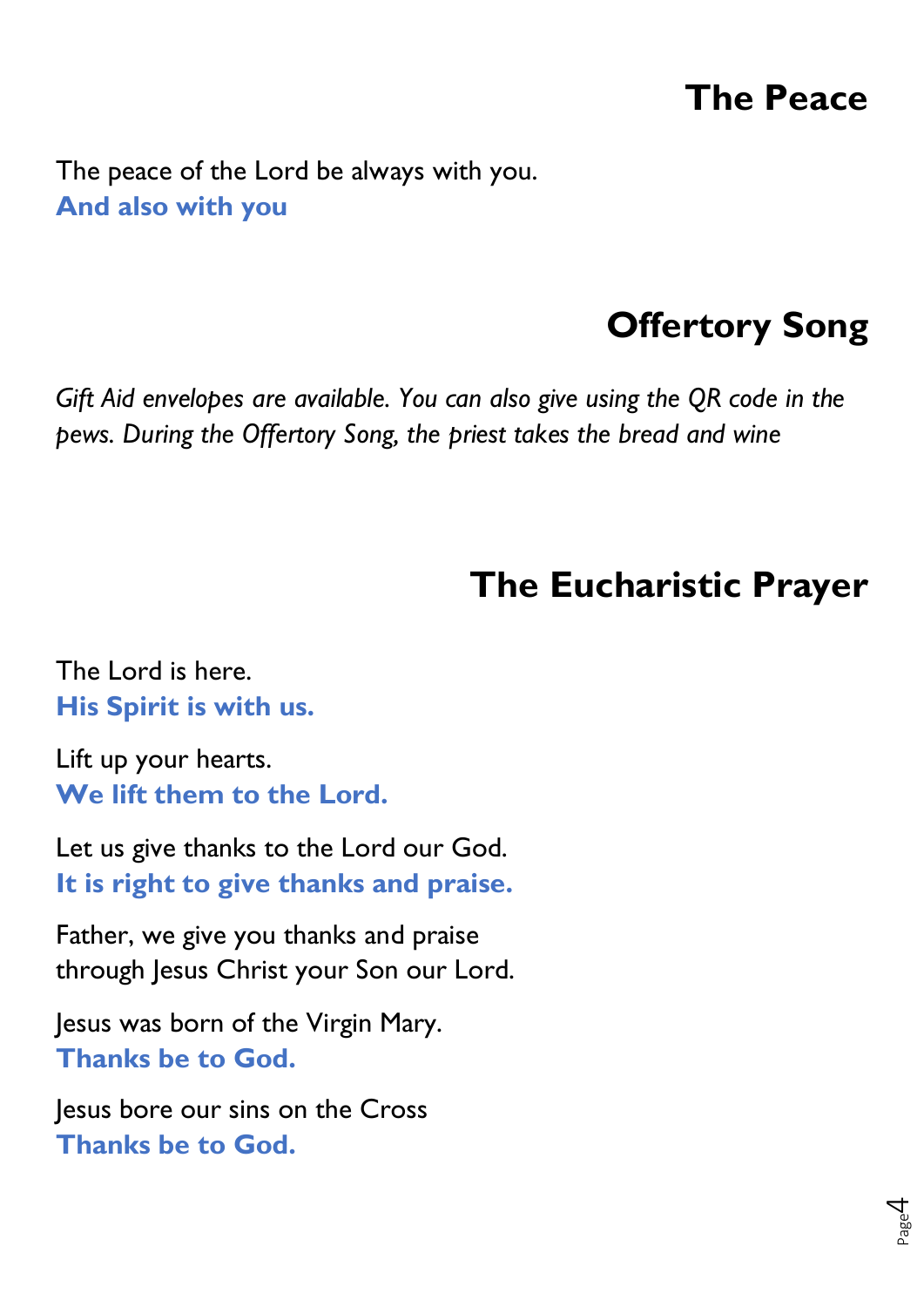Jesus died and rose again **Thanks be to God.**

Jesus claims his Kingdom here. **Thanks be to God.**

Loving Father, we thank you and adore you, with all the angels and saints, saying:

**Holy, holy, holy Lord, God of power and might, heaven and earth are full of your glory. Hosanna in the highest. Blessed is he who comes in the name of the Lord. Hosanna in the highest.**

Father, on the night before he died, Jesus shared a meal with his friends. He took the bread, and thanked you. He broke it, and gave it to them, saying: Take and eat; this is my body, given for you. Do this to remember me.

After the meal, Jesus took the cup of wine. He thanked you, and gave it to them, saying: Drink this, all of you. This is my blood, the new promise of God's unfailing love. Do this to remember me.

Great is the mystery of faith. **Christ has died, Christ is risen. Christ will come again.**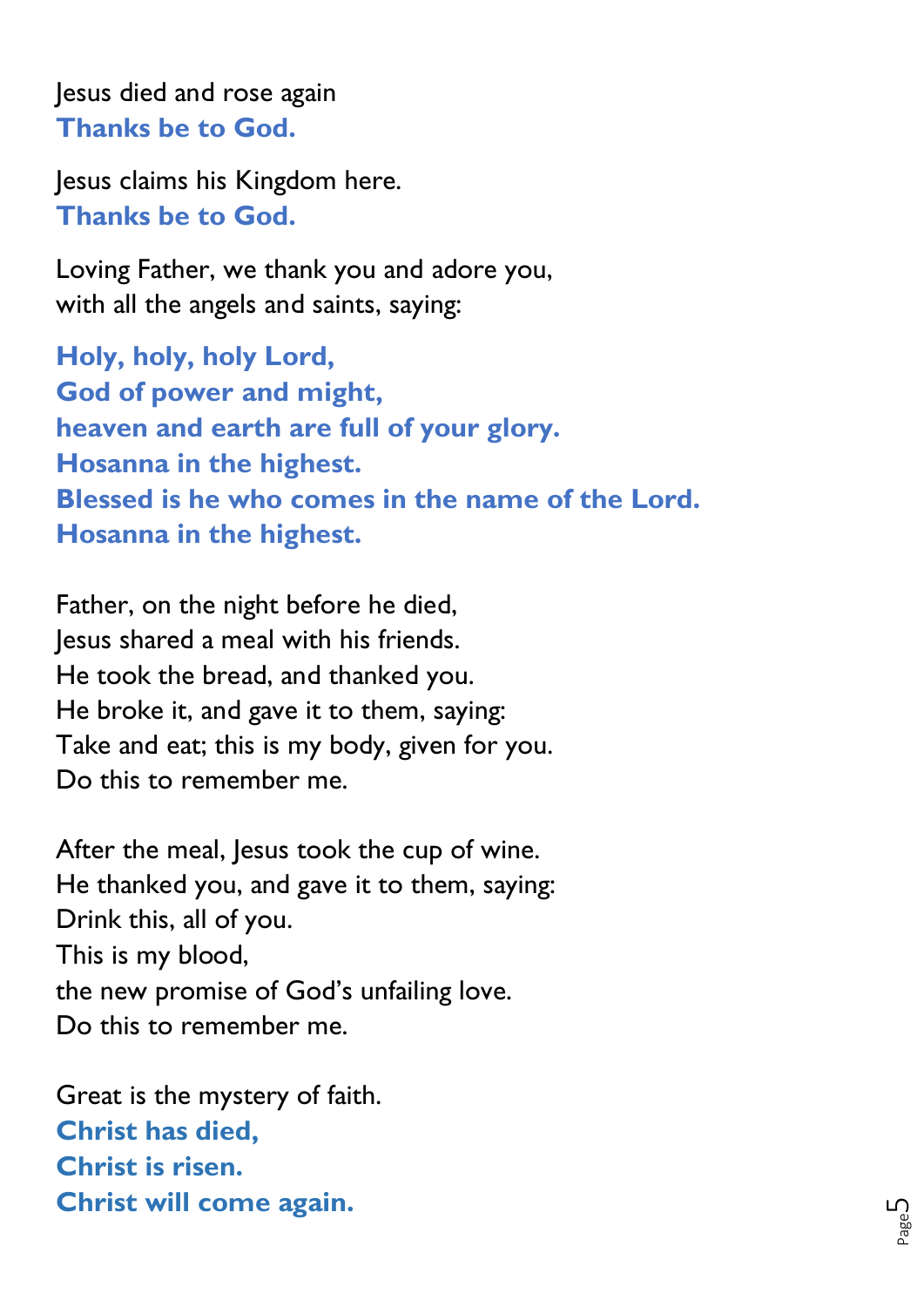Father, as we bring this bread and wine, and remember his death and resurrection, send your Holy Spirit, that we who share these gifts may be fed by Christ's body and his blood.

Pour your Spirit on us that we may love one another, work for the healing of the earth, and share the good news of Jesus, as we wait for his coming in glory.

For honour and praise belong to you, Father, with Jesus your Son, and the Holy Spirit: one God, for ever and ever. **Amen.**

#### **The Lord's Prayer**

**Our Father in heaven, hallowed be your name, your kingdom come, your will be done, on earth as in heaven. Give us today our daily bread. Forgive us our sins as we forgive those who sin against us. Lead us not into temptation but deliver us from evil. For the kingdom, the power and the glory are yours now and forever. Amen.**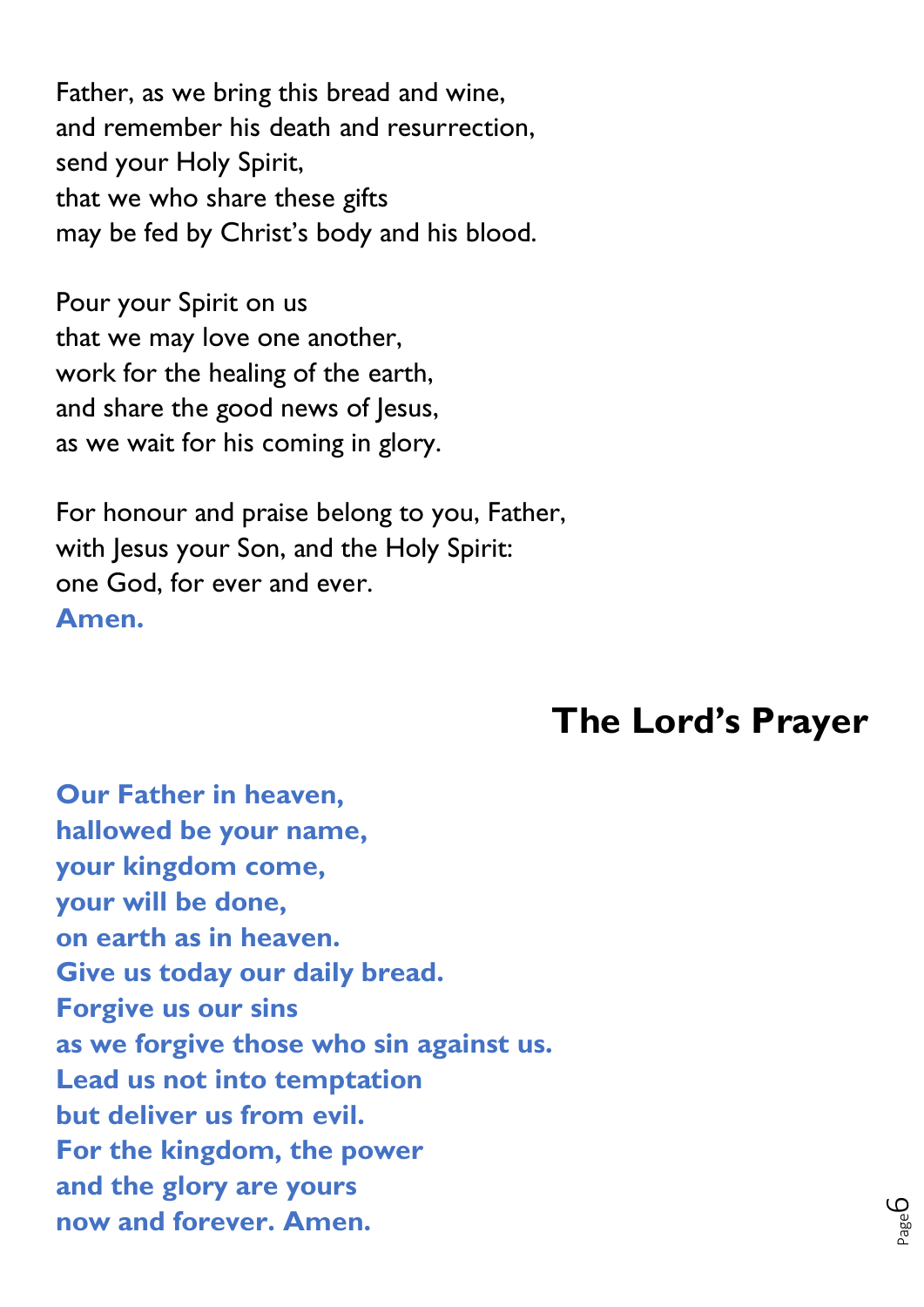## **The Fraction**

We break this bread to share in the body of Christ. **Though we are many, we are one body, because we all share in one bread.**

# **Giving of Communion**

Jesus is the Lamb of God who takes away the sin of the world. Blessed are those who are called to his supper. **Lord, I am not worthy to receive you, but only say the word, and I shall be healed.**

*All are invited to come forward to receive Holy Communion or a blessing. During this time, piano music is played.*

# **The Post-Communion Prayer**

Page  $\overline{\phantom{1}}$ 

Living God, your Son made himself known to his disciples in the breaking of bread: open the eyes of our faith, that we may see him in all his redeeming work; who is alive and reigns, now and forever. **Amen**